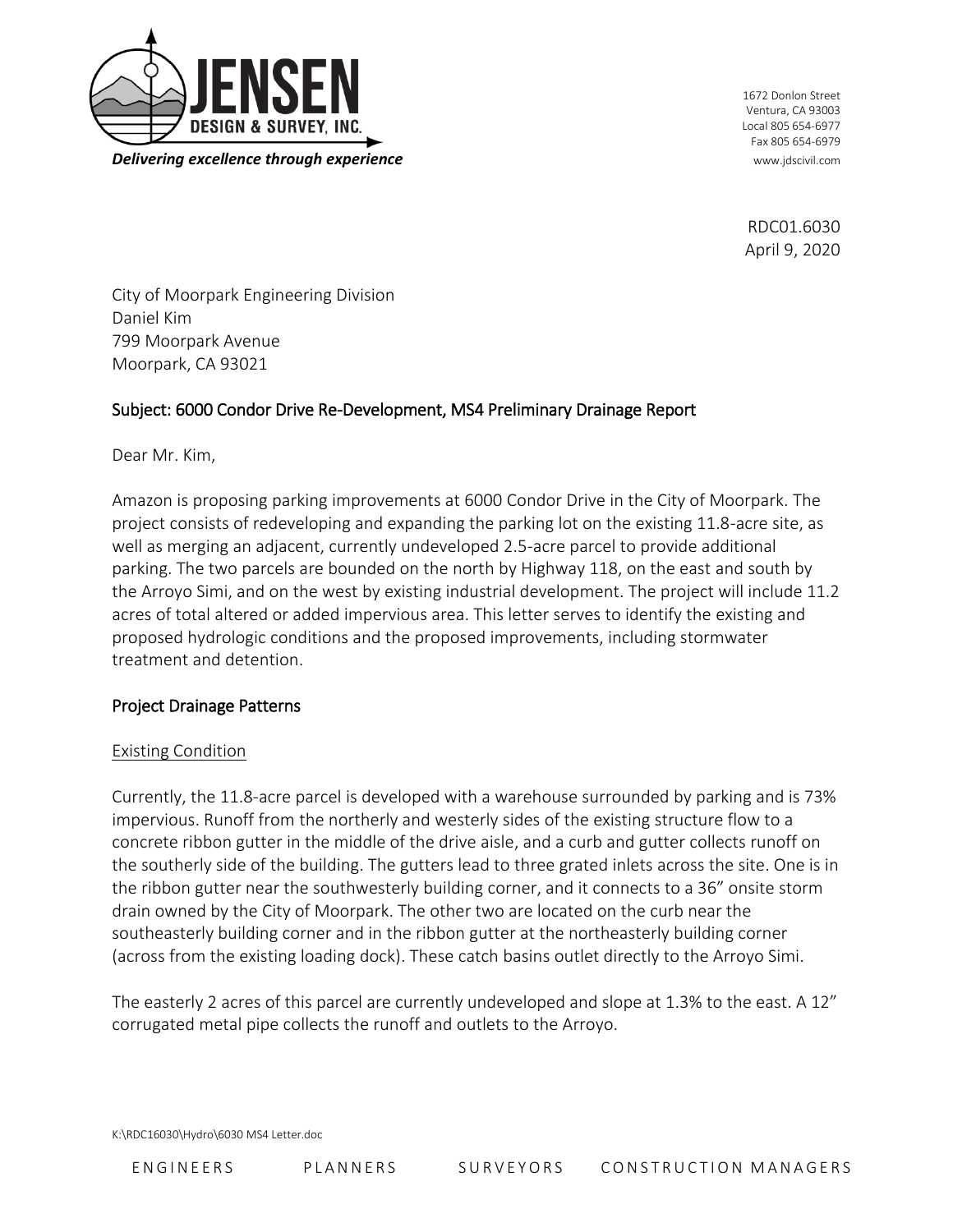The 2.55-acre adjacent parcel is currently undeveloped and slopes at 3% to the southeast. There is a concrete v-ditch along the southerly property line which collects runoff and discharges to the Arroyo.

## Proposed Condition

In the developed condition, the 11.8-acre parcel imperviousness will increase from 73% to 78%, since additional parking is proposed on the undeveloped easterly 2 acres. The 2.5-acre parcel will be 77% impervious. Runoff will be collected in catch basins throughout the site, and an onsite storm drain system will convey runoff to one of four proposed underground infiltration/detention systems located onsite (see the attached Preliminary Hydrology Exhibit for locations). Outlets from the retention/detention areas will follow existing drainage patterns and outlet to the Arroyo Simi.

# Detention and MS4 Retention/Treatment

This project will be served by four underground combined infiltration/detention structures. For preliminary calculation purposes, it is assumed that Contech ChamberMaxx units (corrugated, open-bottom arch chamber systems) will be installed as underground combined detention/infiltration structures. The site has been divided into drainage subareas, as shown on the attached Preliminary Hydrology Exhibit. Each structure is sized for its tributary area as discussed below.

### MS4 Requirements

The Stormwater Quality Design Volume (SQDV) has been calculated using "Method 3: 0.75-Inch Design Storm Approach" defined in the 2011 Ventura County Technical Guidance Manual (TGM). SQDV calculations for each subarea are attached for reference. Stormwater BMPs for the site have been designed to retain the calculated SQDV. Therefore, the proposed development complies with the 2010 Ventura County MS4 Permit (Order No. 09-0057, NPDES Permit No. CAS004002).

Because the ChamberMaxx units are underlain by 6" of gravel, the units would function as a 6" deep infiltration trench. To size each trench for its specific tributary drainage area, the Ventura County Design Worksheet INF-2: Infiltration Trench has been used (found in Appendix E of the TGM). Preliminary calculations indicate that the SQDV that needs to be retained for both parcels is 18,800 cubic feet. Ventura County Soil Types 5, 6, and 7 are mapped across the site, so a conservative infiltration rate of 0.5 inches/hour was assumed. Additional percolation testing will be done prior to final design to verify, and possibly reduce, the required retention section. The TGM design worksheets indicate a minimum combined infiltrating surface area of approximately 31,300 square feet. The total infiltration trench surface area proposed for the site is approximately 47,500 square feet, which is more than required. For Subareas C and D, the footprint of the detention/infiltration structures was governed by detention requirements. MS4 treatment sizing calculations are attached for reference and are summarized in Table 1.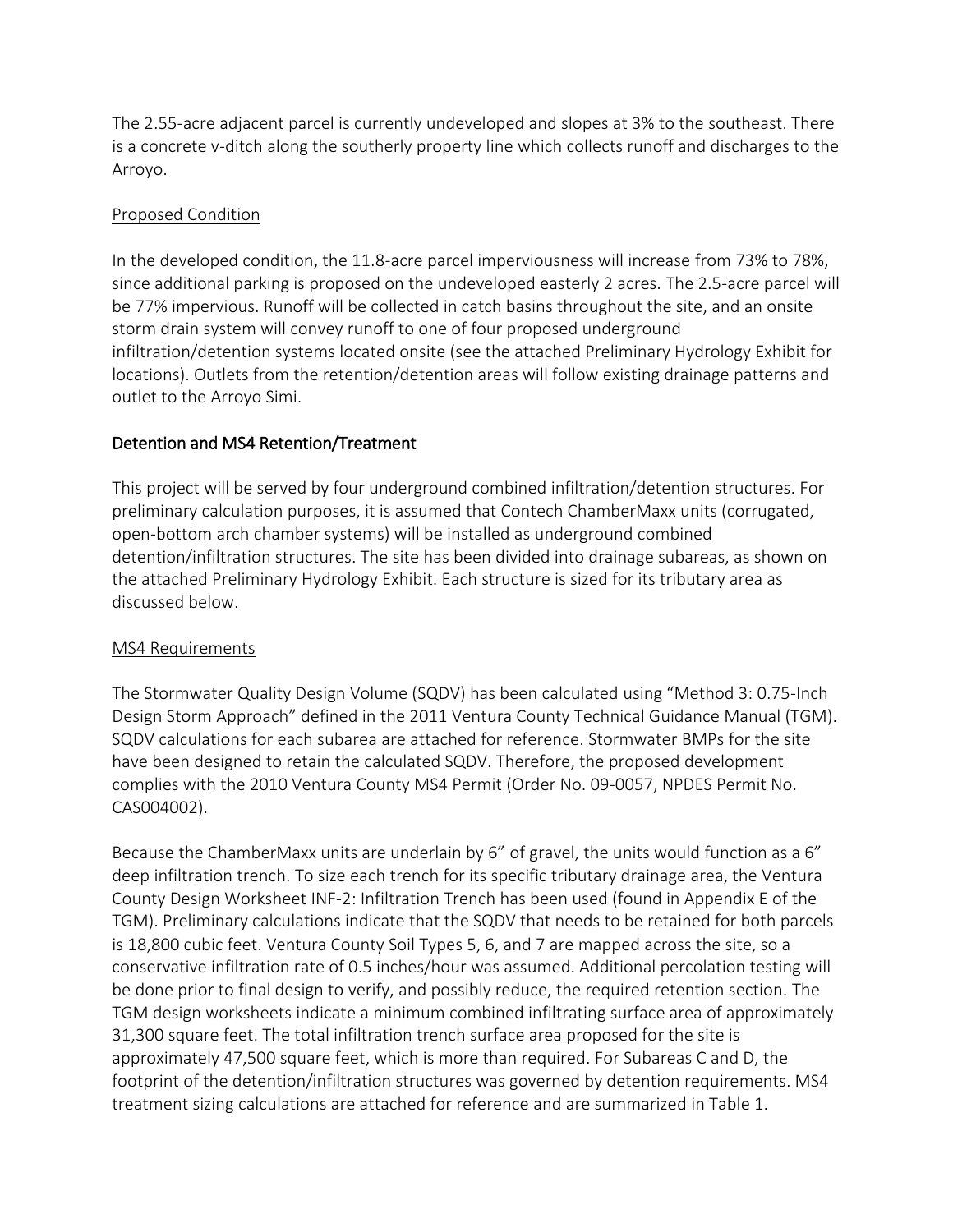| Drainage Subarea | <b>Required Treatment Area (SF)</b> | Proposed Treatment Area (SF) |  |  |  |
|------------------|-------------------------------------|------------------------------|--|--|--|
|                  | 7,000                               | 7,280                        |  |  |  |
| В                | 14,300                              | 14,500                       |  |  |  |
|                  | 4,400                               | 10,000                       |  |  |  |
|                  | 5,600                               | 15,730                       |  |  |  |
| TOTAL            | 31,300                              | 47,510                       |  |  |  |

#### Table 1. Retention Summary

#### Detention Requirements

The ChamberMaxx units will also provide stormwater detention. The Simplified Basin Design Procedure from the 2017 Ventura County Hydrology Manual was used to calculate preliminary detention volumes for each drainage subarea. Preliminary calculations show that the required storage volume is 45,325 cubic feet. The total proposed detention volume across the entire site is 47,000 cubic feet, which is more than required. The underground storage chambers will be sized to limit runoff leaving the site to existing flows for all storm events, up to a 100-year storm. Preliminary storage volume calculations are attached for reference and are summarized in Table 2 below.

| TAME 2. DELENTION SUITINGLY |                                          |                                          |  |  |  |
|-----------------------------|------------------------------------------|------------------------------------------|--|--|--|
| Drainage Subarea            | <b>Required Detention Volume</b><br>(CF) | <b>Proposed Detention Volume</b><br>(CF) |  |  |  |
|                             | 800                                      | 1,240                                    |  |  |  |
|                             | 1,625                                    | 2,460                                    |  |  |  |
|                             | 15,900                                   | 16,100                                   |  |  |  |
|                             | 27,000                                   | 27,200                                   |  |  |  |
| <b>TOTAL</b>                | 45,325                                   | 47,000                                   |  |  |  |

### Table 2. Detention Summary

### Flooding Potential

The existing structure, along with most of the site, is within FEMA FIRM Zone X (500-year flood zone). However, the northerly and southeasterly property boundaries are Zone AE (100-year flood zone). The Zone AE boundary is approximately 40 feet minimum from the existing building. During final design, the site will be analyzed to ensure that the existing structure is protected from a 100-year storm event.

# **Conclusion**

This preliminary analysis for proposed improvements at 6000 Condor Drive and the adjacent parcel indicates that the site has adequate area to meet retention and detention requirements. Finished floor elevations will be protected against the Q100 water surface elevation, and overflow points will be provided onsite.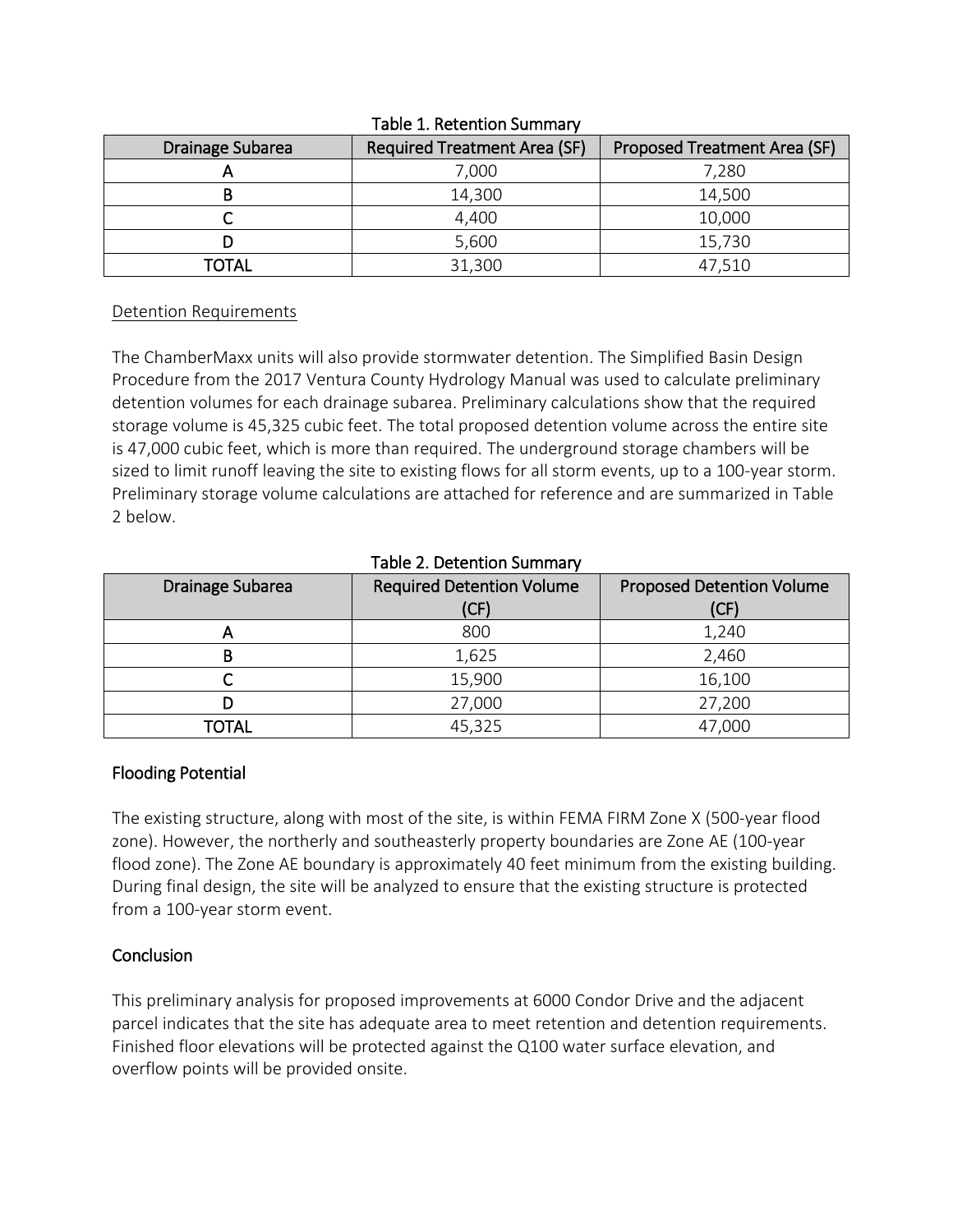Sincerely, Jensen Design & Survey, Inc.

Silvane M. El

Susanne Cooper, P.E. President



Enclosures Preliminary Drainage Exhibit Infiltration Facility Safety Factor Determination Worksheet SQDV Calculations - Subareas A, B, C, and D Detention Volume Calculations-Subareas A, B, C, and D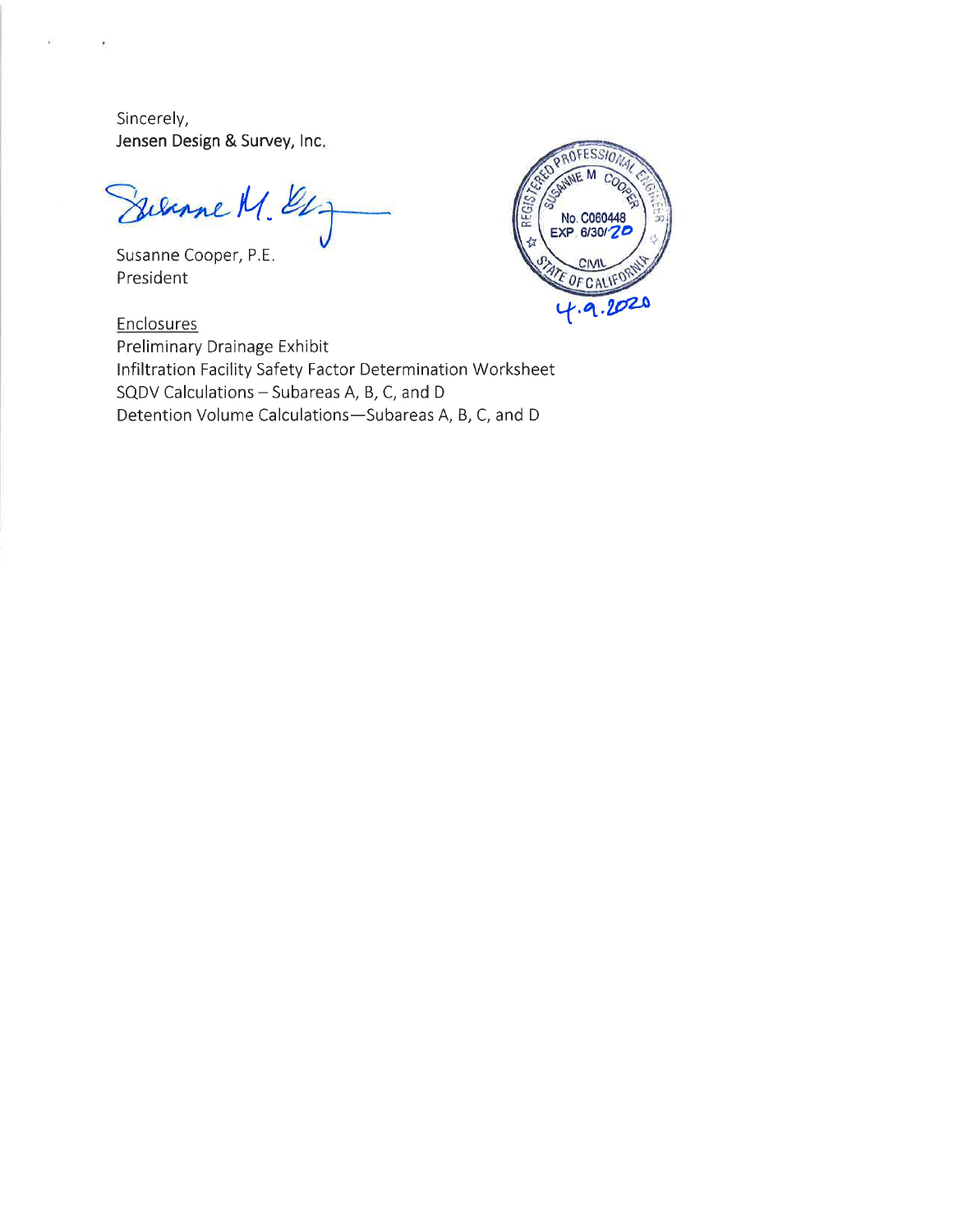

| PRELIMINARY HYDROLOGY |                        |                      |                                                            |                                |                                                    |  |  |
|-----------------------|------------------------|----------------------|------------------------------------------------------------|--------------------------------|----------------------------------------------------|--|--|
| <b>SUBAREA</b>        | TRIBUTARY AREA<br>(AC) | <i>REQ'D</i><br>'SF) | <b>PROPOSED</b><br>TREATMENT AREA   TREATMENT AREA<br>'SF) | REQ'D DETENTION<br>VOLUME (CF) | <b>PROPOSED</b><br><b>DETENTION</b><br>VOLUME (CF) |  |  |
|                       | $\overline{3.21}$      | <i>7000\</i>         | 7280                                                       | 800                            | 1240                                               |  |  |
| Β                     | 6.55                   | 14300l               | 14500                                                      | 1625                           | 2460                                               |  |  |
|                       | 2.02l                  | 4400                 | 10000                                                      | 15900                          | 16100                                              |  |  |
|                       | 2.55                   | <i>5600</i>          | 15730                                                      | 27000                          | 27200                                              |  |  |
| <b>TOTALS</b>         | 14.33                  | 31300                | 47510                                                      | 45325                          | 47000                                              |  |  |



SCALE: 1"=150'

 $150'$ 

: \RDC16030\Planning\Exhibits\6030\_Preliminary\_Hydrology\_Exhibit.dwg\_\_\_\_\_\_\_\_\_\_\_\_\_\_\_\_\_\_\_\_\_\_\_\_\_\_\_\_\_\_\_\_<br>:\RDC16030\Planning\Exhibits\6030\_Preliminary\_Hydrology\_Exhibit.dwg\_\_\_\_\_\_\_\_\_\_\_\_\_

DETENTION/INFILTRATION AREA (UNDERGROUND BASIN) DRAINAGE SUBAREA NAME DRAINAGE SUBAREA<br>BOUNDARY PRELIM. HYDROLOGY EXHIBIT | SHEET 1 or 1 

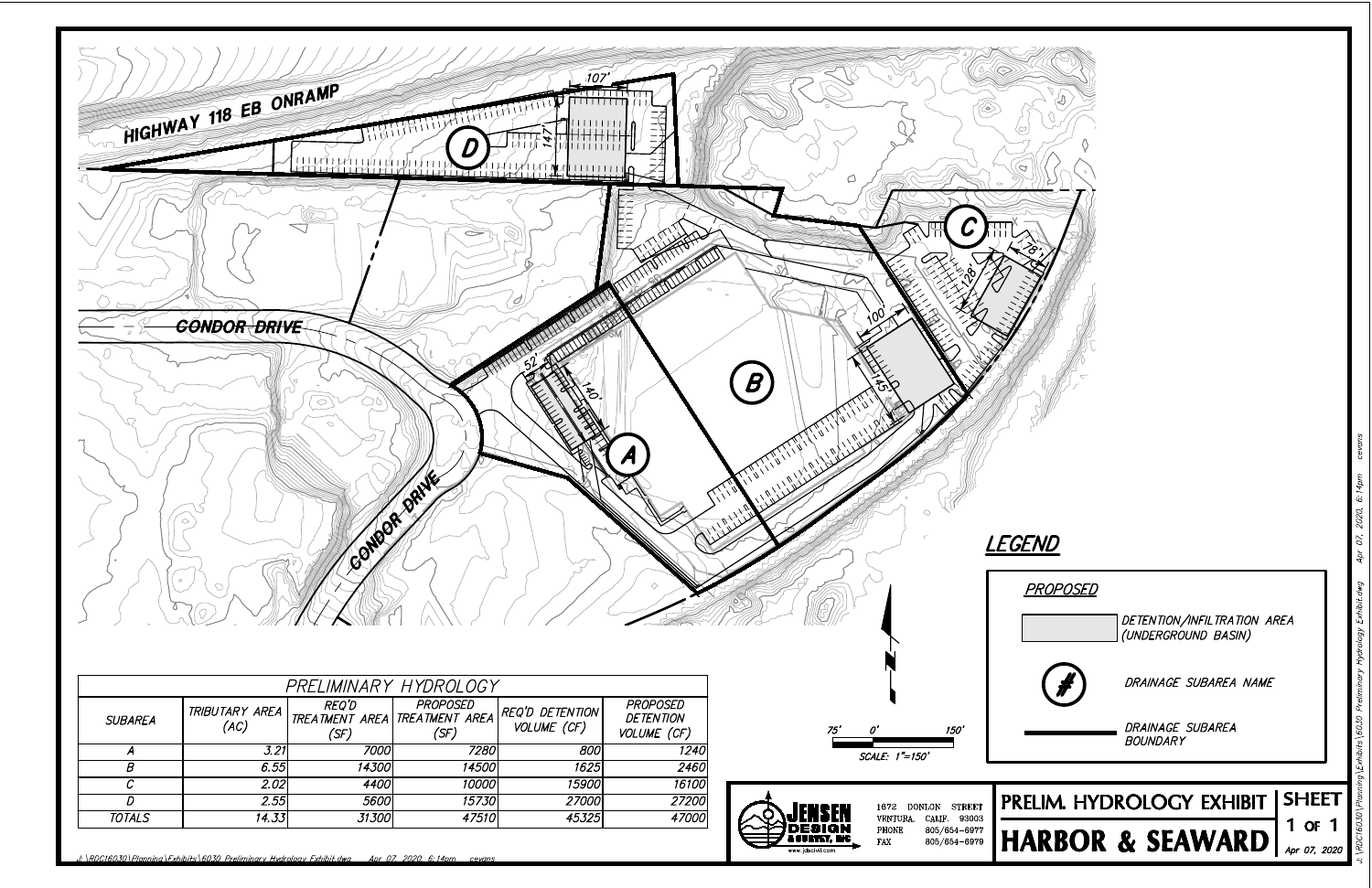**Table 6.4 ‐ Infiltration Facility Safety Factor Determination Worksheet**

| <b>Factor Category</b> |             | <b>Factor Description</b>                 | Assigned   | <b>Factor Value</b>              | Product (p) |
|------------------------|-------------|-------------------------------------------|------------|----------------------------------|-------------|
|                        |             |                                           | Weight (w) | (v)                              | $p = w^*v$  |
|                        |             | Soil Assessment Method                    | 0.25       | $\overline{2}$                   | 0.5         |
|                        |             | Predominant Soil texture                  | 0.25       | $\overline{2}$                   | 0.5         |
|                        | Suitability | Soil Variability                          | 0.25       | $\overline{2}$                   | 0.5         |
| Α                      | Assessment  | Depth to groundwater /                    |            |                                  |             |
|                        |             | impervious layer                          |            | 0.25<br>$\overline{\phantom{a}}$ | 0.5         |
|                        |             | Suitability Assessment Safety Factor SA = |            |                                  |             |
|                        |             | Tributary Area Size                       | 0.25       |                                  | 0.25        |
|                        |             | Level of pre-treatment /                  | 0.25       | 3                                | 0.75        |
|                        |             | expected sediment loads                   |            |                                  |             |
| B                      | Design      | Redundancy                                | 0.25       | 3                                | 0.75        |
|                        |             | Compaction during                         | 0.25       | $\overline{\mathcal{L}}$         | 0.5         |
|                        |             | construction                              |            |                                  |             |
|                        |             |                                           |            | <b>Design Safety Factor SB =</b> | 2.25        |

**Combined Safety Factor = SA \* SB =**

4.5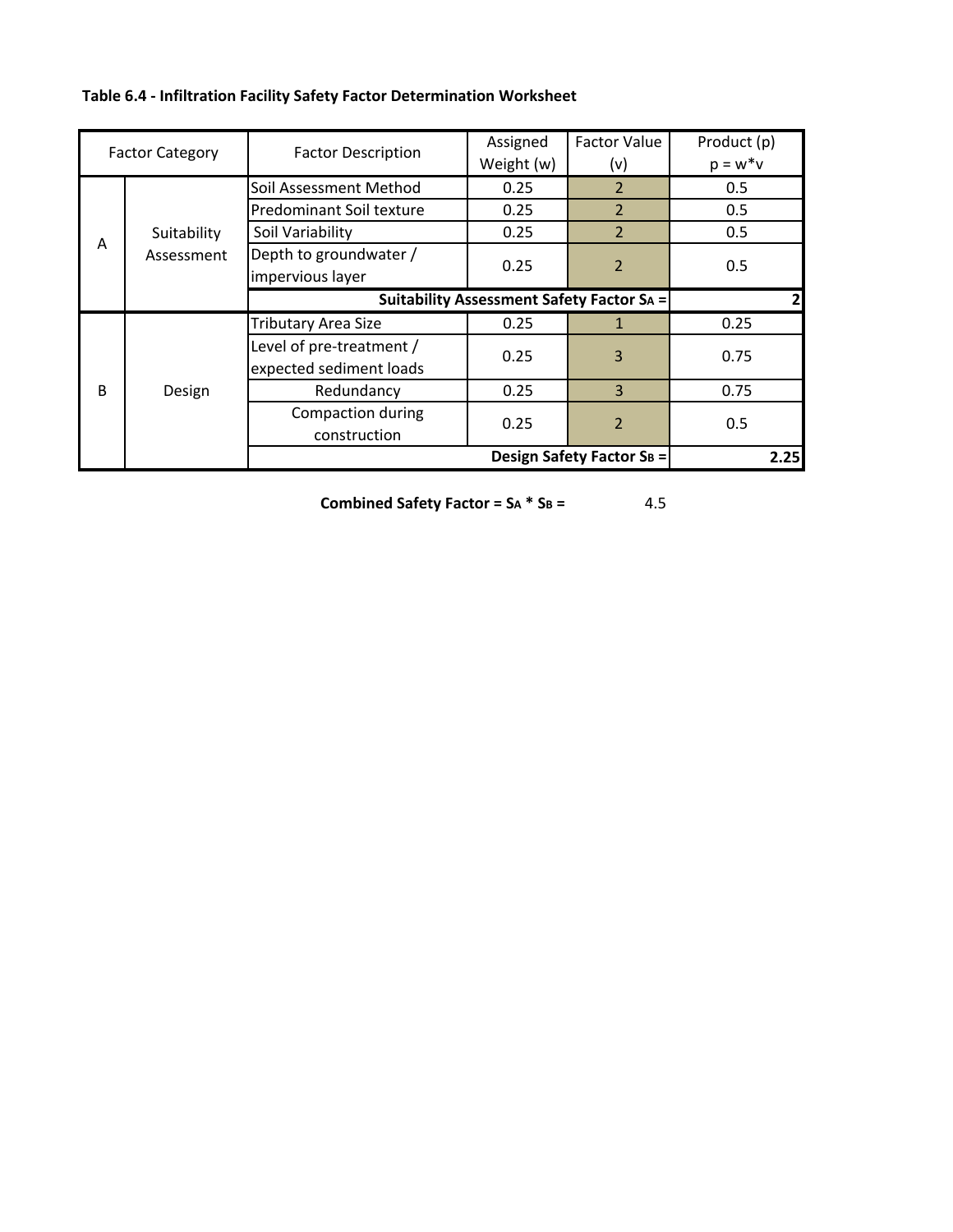|                                                             | Designer: Jensen Design & Survey, Inc.             |
|-------------------------------------------------------------|----------------------------------------------------|
| Project Proponent: Amazon                                   |                                                    |
|                                                             | Date: 3/24/2020                                    |
|                                                             | Project: 6000 Condor Drive                         |
|                                                             | Location: Subarea A                                |
| Type of Vegetation: (Check type used or<br>describe "Other" | <b>Native Grass</b><br><b>Irrigated Turf Grass</b> |
|                                                             | Other                                              |

|         | Step 2: Determine the design percolation rate                                                                                          |                |                |       |
|---------|----------------------------------------------------------------------------------------------------------------------------------------|----------------|----------------|-------|
| $2 - 1$ | Enter measured soil percolation rate (in/hr)<br>0.5 in/hr minimum. Pmeasured<br>Determine percolation rate correction factor, SA based | Pmeasured=     | 0.5            | in/hr |
| $2 - 2$ | on suitability assessment<br>(see<br>Section 6 INF-1, Table 6-2)                                                                       | $SA =$         | 2              |       |
| $2 - 3$ | Determine percolation rate correction factor, SB based<br>on design (see Section 6 INF-1)                                              | $S_B =$        | 2.25           |       |
| $2 - 4$ | Calculate Combine safety factor, $S = SA * S_B$                                                                                        | $S =$          | 4.5            |       |
| $2 - 5$ | Calculate the design percolation rate (in/hr)<br>$P$ design = $P$ measured/S                                                           | $P$ design $=$ | 0.111          | in/hr |
|         | Step 3: Calculate the surface area                                                                                                     |                |                |       |
| $3 - 1$ | Enter required drain time (hours, 72 hours max, t                                                                                      | $t =$          | 72             | hr    |
|         |                                                                                                                                        |                |                |       |
| $3-2$   | within the t (ft),<br>$dmax =$<br>Pdesign*t/12                                                                                         | $d$ max =      | 0.667          | ft    |
| $3 - 3$ | For trenches, enter trench fill aggregate porosity, nt                                                                                 | $n_t =$        | 0.2            | ft    |
| $3 - 4$ | For trenches, enter depth of trench fill (ft), dt                                                                                      | $dt =$         | 0.5            | ft    |
| $3 - 5$ | For trenches, select ponding depth dp such that<br>$dp \leq d$ max - nt*dt                                                             | $dp =$         | 0.567          | ft    |
| $3-6$   | Enter the time to fill infiltration trench with water (use<br>2 hours for most designs), T                                             | $T =$          | $\overline{2}$ | hrs   |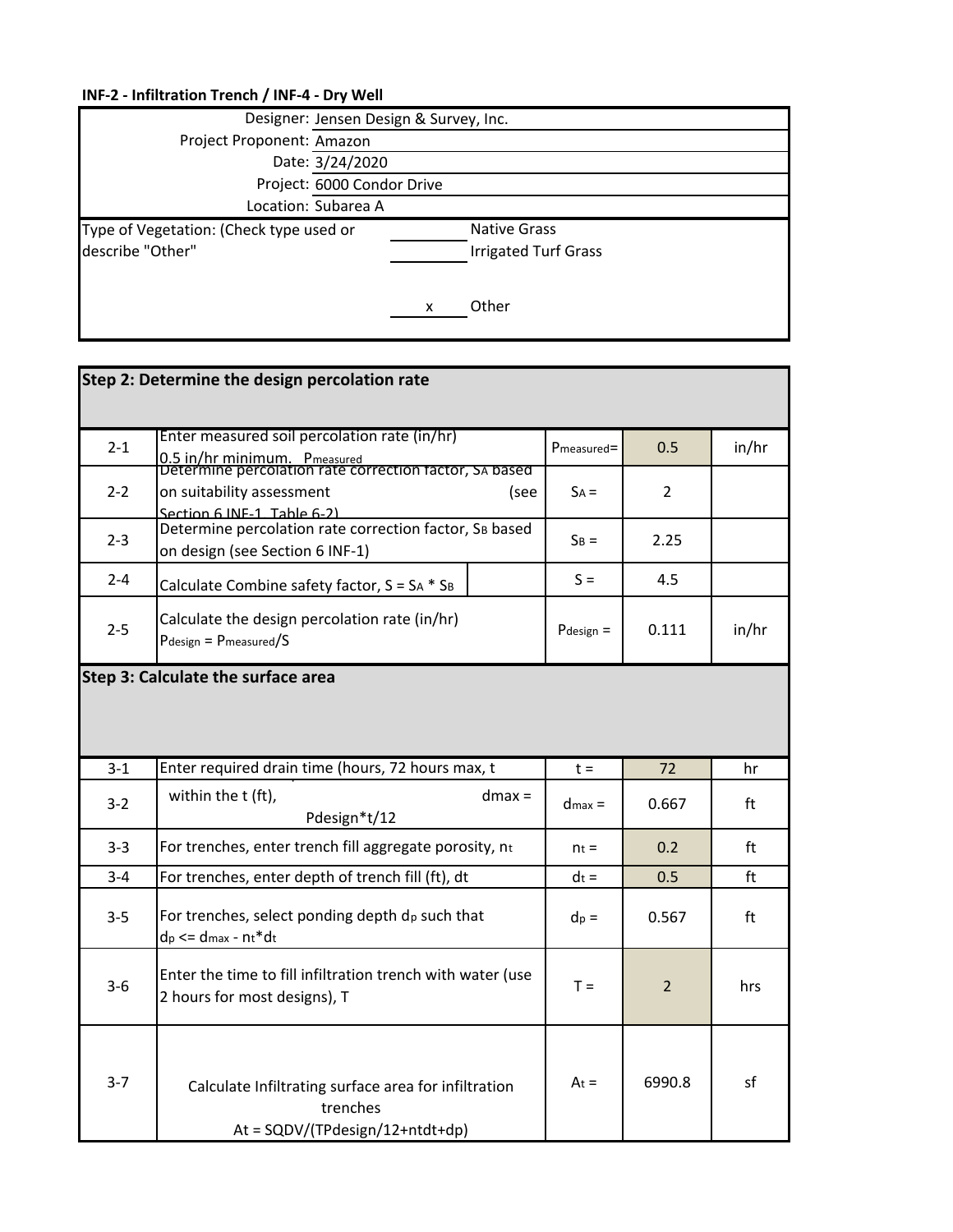| Designer: Jensen Design & Survey, Inc.  |                     |                             |  |  |
|-----------------------------------------|---------------------|-----------------------------|--|--|
| Project Proponent: Amazon               |                     |                             |  |  |
| Date: 3/24/2020                         |                     |                             |  |  |
| Project: 6000 Condor Drive              |                     |                             |  |  |
|                                         | Location: Subarea A |                             |  |  |
| Type of Vegetation: (Check type used or |                     | <b>Native Grass</b>         |  |  |
| describe "Other"                        |                     | <b>Irrigated Turf Grass</b> |  |  |
|                                         |                     | Other                       |  |  |
|                                         |                     |                             |  |  |

|          | Step 1: Determine Water Quality Design Volume                                                                                                         |                 |         |    |  |
|----------|-------------------------------------------------------------------------------------------------------------------------------------------------------|-----------------|---------|----|--|
| $1 - 1$  | Enter Project Area                                                                                                                                    | Aproject=       | 3.21    | ac |  |
| $1 - 2$  | Enter the maximum allowable percent of the Project area<br>that may be effective impervious area (%)(refer to<br>permit), ranges from 5-30% allowable | $\%$ allowable= | 5       | %  |  |
| $1 - 3$  | Determine the maximum allowable effective impervious<br>area (ac),<br>EIAallowable = (Aproject)* (%allowable)                                         | ElAallowable=   | 0.16    | ac |  |
| $1 - 4$  | Enter Project Impervious fraction, IMP                                                                                                                | $IMP =$         | 0.78    |    |  |
| $1-5$    | Determine the Project Total Impervious Area (ac)<br>$TIA = Aproject*IMP$                                                                              | $TIA =$         | 2.50    | ac |  |
| $1-6$    | Determine the total area from which runoff must be<br>retained (ac),<br>Aretain=TIA-EIAallowable                                                      | Aretain $=$     | 2.34    | ac |  |
| $1 - 7$  | Determine pervious runoff coefficient using<br>Table E-1, Cp                                                                                          | $C_p =$         | 0.050   |    |  |
| $1-8$    | Calculate runoff coefficient<br>$C=0.95*$ IMP + $C_p(1-IMP)$                                                                                          | $C =$           | 0.7520  |    |  |
| $1 - 9$  | Enter design rainfall depth of the storm (in), Pi                                                                                                     | $P_i =$         | 0.75    | in |  |
| $1 - 10$ | Calculate rainfall depth (ft), $P = Pi/12$                                                                                                            | $P =$           | 0.0625  | ft |  |
| $1 - 11$ | Calculate Water Quality Design Volume (CF)<br>$SQDV = 43560*C*P*Aretain$                                                                              | $SQDV =$        | 4790.01 | cf |  |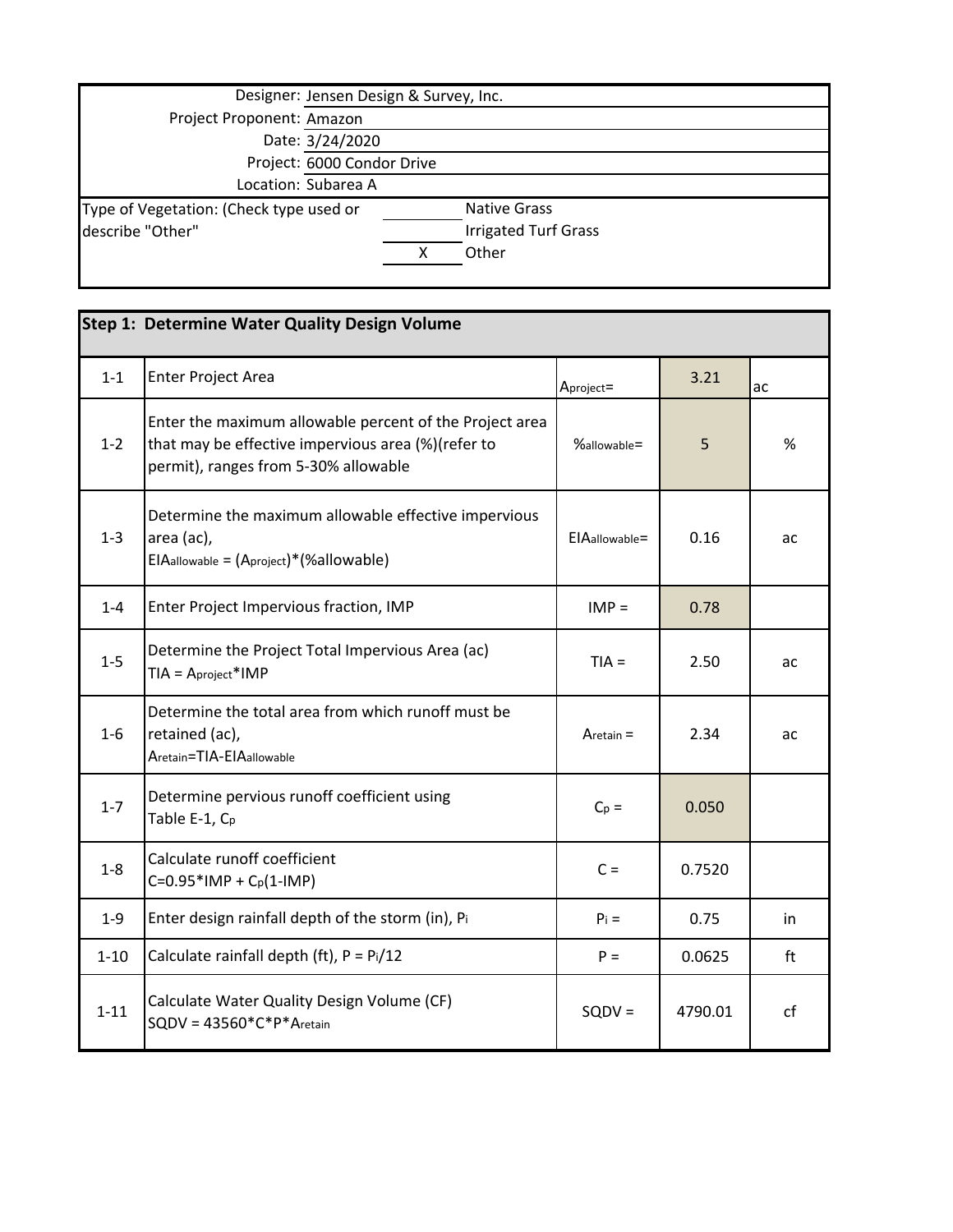|                                                             | Designer: Jensen Design & Survey, Inc.             |
|-------------------------------------------------------------|----------------------------------------------------|
| Project Proponent: Amazon                                   |                                                    |
| Date: 3/24/2020                                             |                                                    |
|                                                             | Project: 6000 Condor Drive                         |
| Location: Subarea B                                         |                                                    |
| Type of Vegetation: (Check type used or<br>describe "Other" | <b>Native Grass</b><br><b>Irrigated Turf Grass</b> |
|                                                             | Other                                              |

|         | Step 2: Determine the design percolation rate                                                                                          |              |                |       |
|---------|----------------------------------------------------------------------------------------------------------------------------------------|--------------|----------------|-------|
| $2 - 1$ | Enter measured soil percolation rate (in/hr)<br>0.5 in/hr minimum. Pmeasured<br>Determine percolation rate correction factor, SA based | Pmeasured=   | 0.5            | in/hr |
| $2 - 2$ | on suitability assessment<br>(see<br>Section 6 INF-1, Table 6-2)                                                                       | $SA =$       | 2              |       |
| $2 - 3$ | Determine percolation rate correction factor, SB based<br>on design (see Section 6 INF-1)                                              | $S_B =$      | 2.25           |       |
| $2 - 4$ | Calculate Combine safety factor, $S = SA * S_B$                                                                                        | $S =$        | 4.5            |       |
| $2 - 5$ | Calculate the design percolation rate (in/hr)<br>$P$ design = $P$ measured/S                                                           | $P$ design = | 0.111          | in/hr |
|         | <b>Step 3: Calculate the surface area</b>                                                                                              |              |                |       |
| $3 - 1$ | Enter required drain time (hours, 72 hours max, t                                                                                      | $t =$        | 72             | hr    |
| $3 - 2$ | within the t (ft),<br>$dmax =$                                                                                                         | $d$ max $=$  | 0.667          |       |
|         | Pdesign*t/12                                                                                                                           |              |                | ft    |
| $3 - 3$ | For trenches, enter trench fill aggregate porosity, nt                                                                                 | $n_t =$      | 0.2            | ft    |
| $3 - 4$ | For trenches, enter depth of trench fill (ft), dt                                                                                      | $dt =$       | 0.5            | ft    |
| $3 - 5$ | For trenches, select ponding depth $d_p$ such that<br>$dp \leq d$ max - nt*dt                                                          | $dp =$       | 0.567          | ft    |
| $3-6$   | Enter the time to fill infiltration trench with water (use<br>2 hours for most designs), T                                             | $T =$        | $\overline{2}$ | hrs   |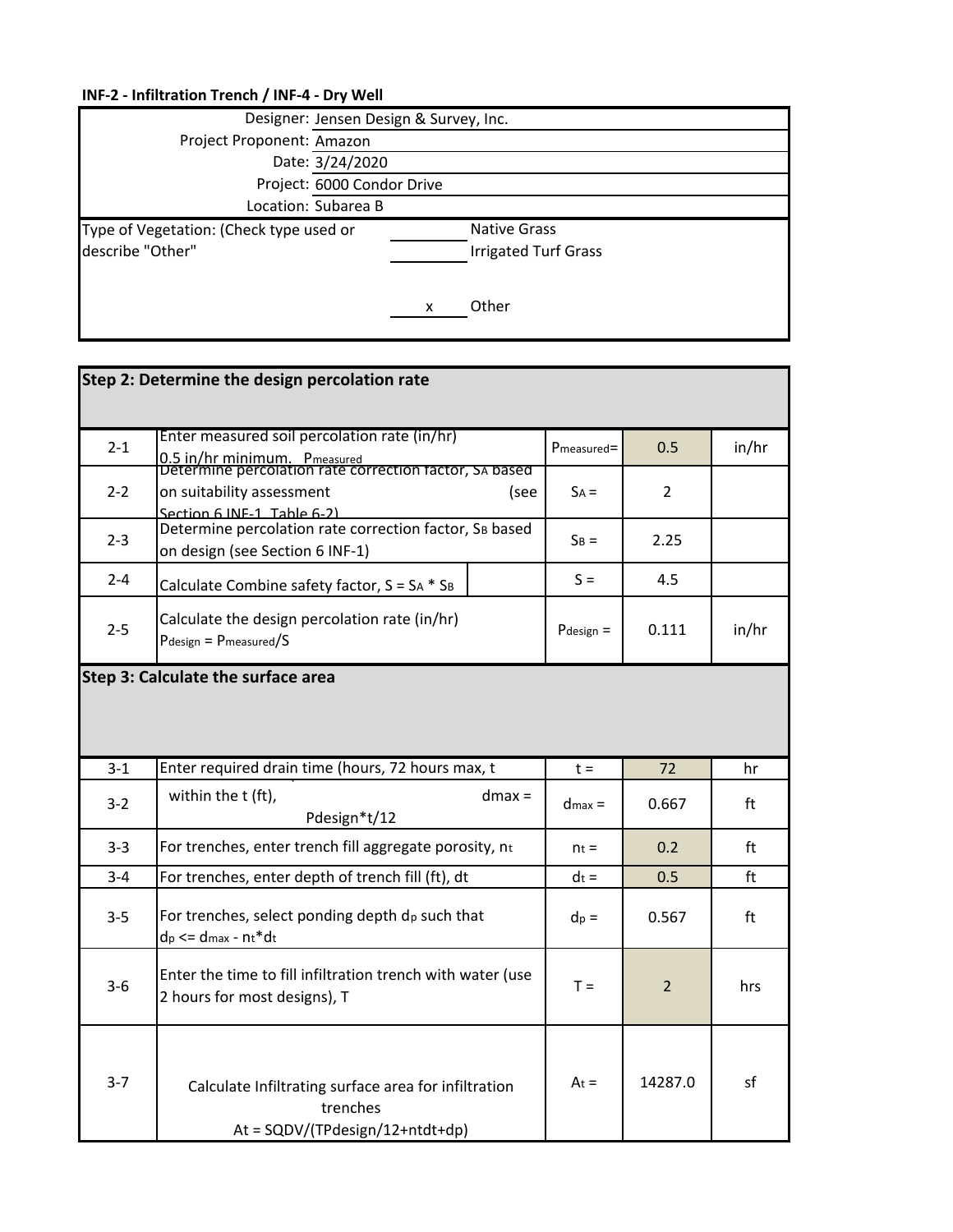|                                         | Designer: Jensen Design & Survey, Inc. |                             |  |  |
|-----------------------------------------|----------------------------------------|-----------------------------|--|--|
| Project Proponent: Amazon               |                                        |                             |  |  |
| Date: 3/24/2020                         |                                        |                             |  |  |
| Project: 6000 Condor Drive              |                                        |                             |  |  |
|                                         | Location: Subarea B                    |                             |  |  |
| Type of Vegetation: (Check type used or |                                        | <b>Native Grass</b>         |  |  |
| describe "Other"                        |                                        | <b>Irrigated Turf Grass</b> |  |  |
|                                         |                                        | Other                       |  |  |
|                                         |                                        |                             |  |  |

|          | Step 1: Determine Water Quality Design Volume                                                                                                         |                  |         |    |  |
|----------|-------------------------------------------------------------------------------------------------------------------------------------------------------|------------------|---------|----|--|
| $1 - 1$  | <b>Enter Project Area</b>                                                                                                                             | Aproject=        | 6.55    | ac |  |
| $1 - 2$  | Enter the maximum allowable percent of the Project area<br>that may be effective impervious area (%)(refer to<br>permit), ranges from 5-30% allowable | %allowable=      | 5       | %  |  |
| $1 - 3$  | Determine the maximum allowable effective impervious<br>area (ac),<br>$EIA$ allowable = $(A$ project $)$ * $(\%$ allowable $)$                        | $EIAallowable =$ | 0.33    | ac |  |
| $1 - 4$  | Enter Project Impervious fraction, IMP                                                                                                                | $IMP =$          | 0.78    |    |  |
| $1-5$    | Determine the Project Total Impervious Area (ac)<br>$TIA = Aproject*IMP$                                                                              | $TIA =$          | 5.11    | ac |  |
| $1-6$    | Determine the total area from which runoff must be<br>retained (ac),<br>Aretain=TIA-EIAallowable                                                      | $Aretain =$      | 4.78    | ac |  |
| $1 - 7$  | Determine pervious runoff coefficient using<br>Table E-1, C <sub>p</sub>                                                                              | $C_p =$          | 0.050   |    |  |
| $1 - 8$  | Calculate runoff coefficient<br>$C=0.95*$ IMP + C <sub>p</sub> (1-IMP)                                                                                | $C =$            | 0.7520  |    |  |
| $1 - 9$  | Enter design rainfall depth of the storm (in), Pi                                                                                                     | $P_i =$          | 0.75    | in |  |
| $1 - 10$ | Calculate rainfall depth (ft), $P = Pi/12$                                                                                                            | $P =$            | 0.0625  | ft |  |
| $1 - 11$ | Calculate Water Quality Design Volume (CF)<br>$SQDV = 43560*C*P*Aretain$                                                                              | $SQDV =$         | 9789.26 | cf |  |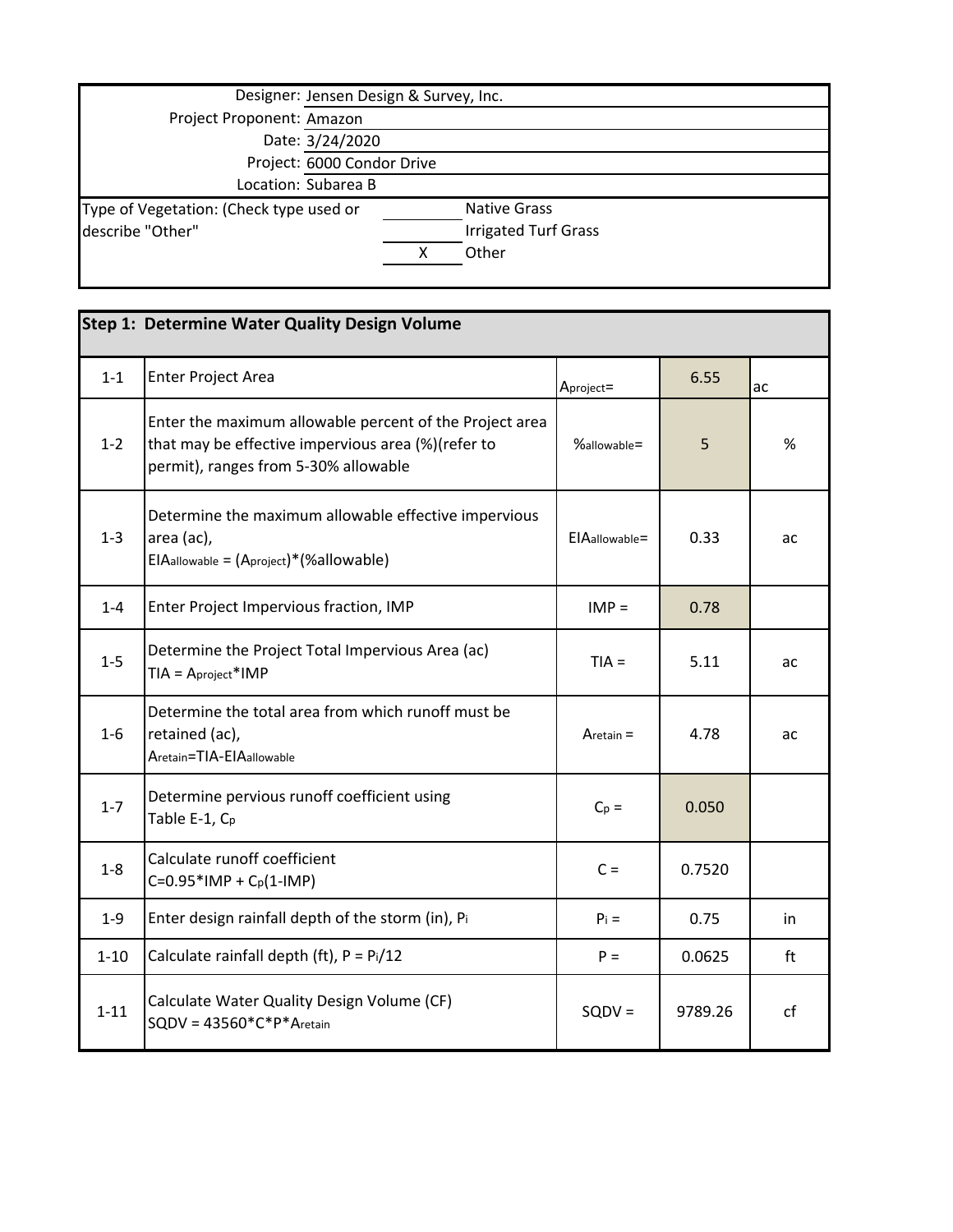|                                                             | Designer: Jensen Design & Survey, Inc.             |  |  |
|-------------------------------------------------------------|----------------------------------------------------|--|--|
| Project Proponent: Amazon                                   |                                                    |  |  |
|                                                             | Date: 3/24/2020                                    |  |  |
|                                                             | Project: 6000 Condor Drive                         |  |  |
|                                                             | Location: Subarea C                                |  |  |
| Type of Vegetation: (Check type used or<br>describe "Other" | <b>Native Grass</b><br><b>Irrigated Turf Grass</b> |  |  |
|                                                             | Other                                              |  |  |

|         | Step 2: Determine the design percolation rate                                                                                          |                |                |       |
|---------|----------------------------------------------------------------------------------------------------------------------------------------|----------------|----------------|-------|
| $2 - 1$ | Enter measured soil percolation rate (in/hr)<br>0.5 in/hr minimum. Pmeasured<br>Determine percolation rate correction factor, SA based | Pmeasured=     | 0.5            | in/hr |
| $2 - 2$ | on suitability assessment<br>(see<br>Section 6 INF-1, Table 6-2)                                                                       | $SA =$         | 2              |       |
| $2 - 3$ | Determine percolation rate correction factor, SB based<br>on design (see Section 6 INF-1)                                              | $S_B =$        | 2.25           |       |
| $2 - 4$ | Calculate Combine safety factor, $S = SA * S_B$                                                                                        | $S =$          | 4.5            |       |
| $2 - 5$ | Calculate the design percolation rate (in/hr)<br>$P$ design = $P$ measured/S                                                           | $P$ design $=$ | 0.111          | in/hr |
|         | Step 3: Calculate the surface area                                                                                                     |                |                |       |
| $3 - 1$ | Enter required drain time (hours, 72 hours max, t                                                                                      | $t =$          | 72             |       |
|         |                                                                                                                                        |                |                | hr    |
| $3-2$   | within the t (ft),<br>$dmax =$<br>Pdesign*t/12                                                                                         | $d$ max =      | 0.667          | ft    |
| $3 - 3$ | For trenches, enter trench fill aggregate porosity, nt                                                                                 | $n_t =$        | 0.2            | ft    |
| $3 - 4$ | For trenches, enter depth of trench fill (ft), dt                                                                                      | $dt =$         | 0.5            | ft    |
| $3 - 5$ | For trenches, select ponding depth dp such that<br>$dp \leq d$ max - nt*dt                                                             | $dp =$         | 0.567          | ft    |
| $3-6$   | Enter the time to fill infiltration trench with water (use<br>2 hours for most designs), T                                             | $T =$          | $\overline{2}$ | hrs   |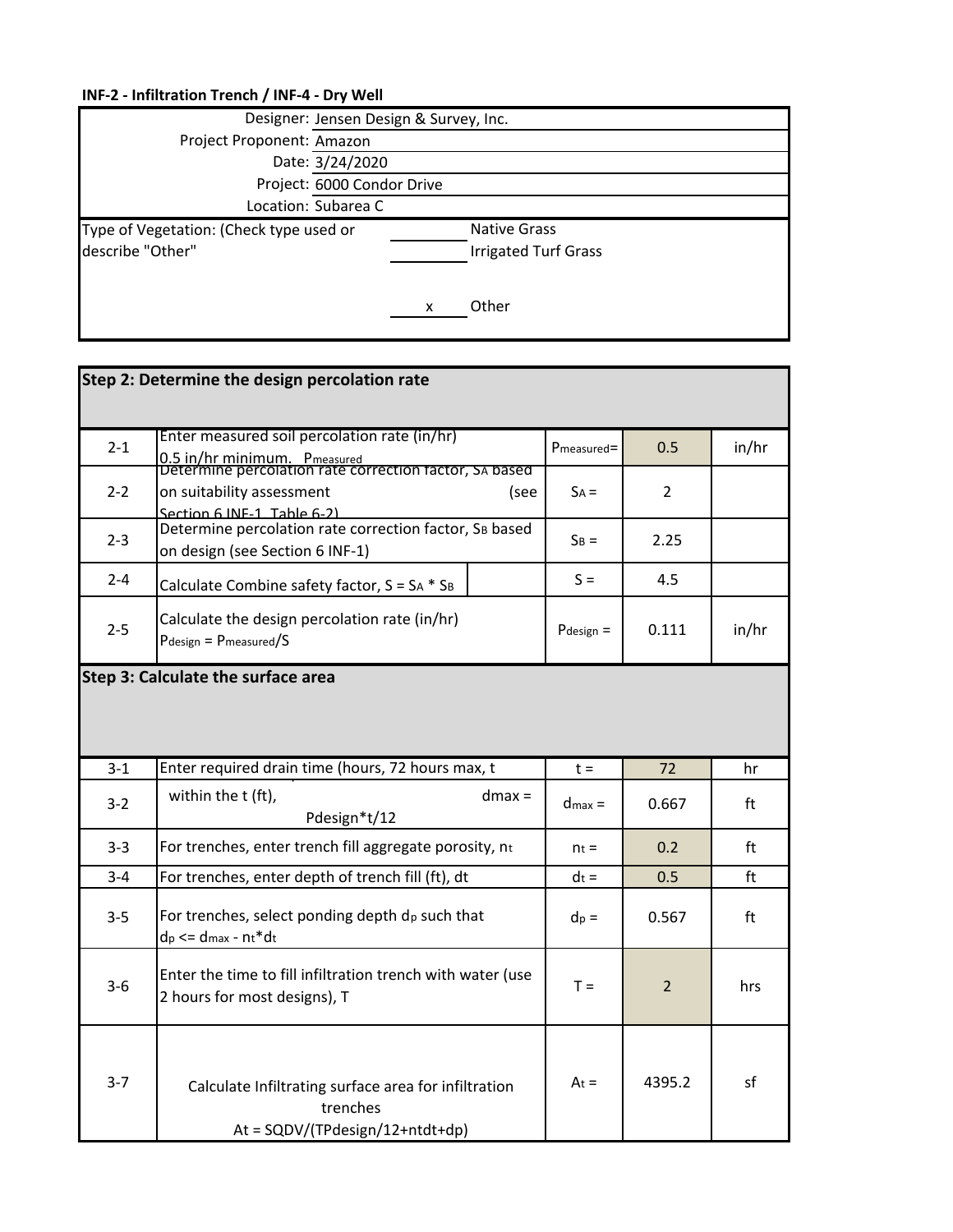| Designer: Jensen Design & Survey, Inc.  |                            |                             |  |
|-----------------------------------------|----------------------------|-----------------------------|--|
| Project Proponent: Amazon               |                            |                             |  |
|                                         | Date: 3/24/2020            |                             |  |
|                                         | Project: 6000 Condor Drive |                             |  |
|                                         | Location: Subarea C        |                             |  |
| Type of Vegetation: (Check type used or |                            | <b>Native Grass</b>         |  |
| describe "Other"                        |                            | <b>Irrigated Turf Grass</b> |  |
|                                         |                            | Other                       |  |
|                                         |                            |                             |  |

|          | Step 1: Determine Water Quality Design Volume                                                                                                         |                  |         |    |
|----------|-------------------------------------------------------------------------------------------------------------------------------------------------------|------------------|---------|----|
| $1 - 1$  | <b>Enter Project Area</b>                                                                                                                             | Aproject=        | 2.02    | ac |
| $1 - 2$  | Enter the maximum allowable percent of the Project area<br>that may be effective impervious area (%)(refer to<br>permit), ranges from 5-30% allowable | %allowable=      | 5       | %  |
| $1 - 3$  | Determine the maximum allowable effective impervious<br>area (ac),<br>$EIA$ allowable = $(A$ project $)$ * $(\%$ allowable $)$                        | $EIAallowable =$ | 0.10    | ac |
| $1 - 4$  | Enter Project Impervious fraction, IMP                                                                                                                | $IMP =$          | 0.78    |    |
| $1 - 5$  | Determine the Project Total Impervious Area (ac)<br>$TIA = Aproject*IMP$                                                                              | $TIA =$          | 1.57    | ac |
| $1-6$    | Determine the total area from which runoff must be<br>retained (ac),<br>Aretain=TIA-EIAallowable                                                      | Aretain $=$      | 1.47    | ac |
| $1 - 7$  | Determine pervious runoff coefficient using<br>Table E-1, C <sub>p</sub>                                                                              | $C_p =$          | 0.050   |    |
| $1 - 8$  | Calculate runoff coefficient<br>$C=0.95*$ IMP + C <sub>p</sub> (1-IMP)                                                                                | $C =$            | 0.7520  |    |
| $1 - 9$  | Enter design rainfall depth of the storm (in), Pi                                                                                                     | $P_i =$          | 0.75    | in |
| $1 - 10$ | Calculate rainfall depth (ft), $P = Pi/12$                                                                                                            | $P =$            | 0.0625  | ft |
| $1 - 11$ | Calculate Water Quality Design Volume (CF)<br>$SQDV = 43560*C*P*Aretain$                                                                              | $SQDV =$         | 3011.51 | cf |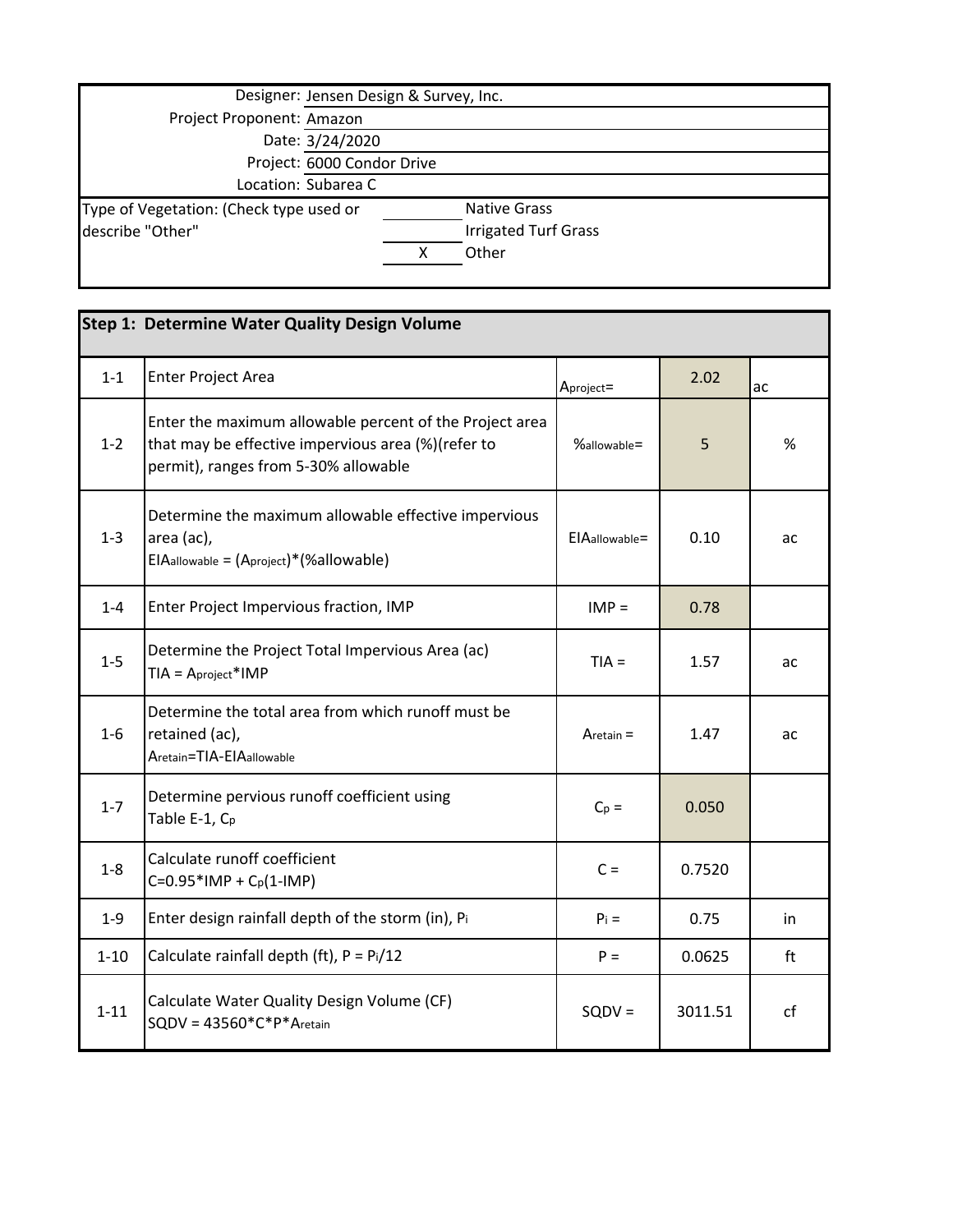|                                                             | Designer: Jensen Design & Survey, Inc.             |  |  |
|-------------------------------------------------------------|----------------------------------------------------|--|--|
| Project Proponent: Amazon                                   |                                                    |  |  |
|                                                             | Date: 3/24/2020                                    |  |  |
|                                                             | Project: 6000 Condor Drive                         |  |  |
|                                                             | Location: Subarea D                                |  |  |
| Type of Vegetation: (Check type used or<br>describe "Other" | <b>Native Grass</b><br><b>Irrigated Turf Grass</b> |  |  |
|                                                             | Other                                              |  |  |

|         | Step 2: Determine the design percolation rate                                                                                          |             |                |       |
|---------|----------------------------------------------------------------------------------------------------------------------------------------|-------------|----------------|-------|
| $2 - 1$ | Enter measured soil percolation rate (in/hr)<br>0.5 in/hr minimum. Pmeasured<br>Determine percolation rate correction factor, SA based | Pmeasured=  | 0.5            | in/hr |
| $2 - 2$ | on suitability assessment<br>(see<br>Section 6 INF-1, Table 6-2)                                                                       | $SA =$      | 2              |       |
| $2 - 3$ | Determine percolation rate correction factor, SB based<br>on design (see Section 6 INF-1)                                              | $SB =$      | 2.25           |       |
| $2 - 4$ | Calculate Combine safety factor, $S = SA * S_B$                                                                                        | $S =$       | 4.5            |       |
| $2 - 5$ | Calculate the design percolation rate (in/hr)<br>$P$ design = $P$ measured/S                                                           | Pdesign $=$ | 0.111          | in/hr |
|         | Step 3: Calculate the surface area                                                                                                     |             |                |       |
| $3-1$   | Enter required drain time (hours, 72 hours max, t                                                                                      | $t =$       | 72             | hr    |
| $3-2$   | within the t (ft),<br>$dmax =$<br>Pdesign*t/12                                                                                         | $d$ max =   | 0.667          | ft    |
| $3 - 3$ | For trenches, enter trench fill aggregate porosity, nt                                                                                 | $n_t =$     | 0.2            | ft    |
| $3 - 4$ | For trenches, enter depth of trench fill (ft), dt                                                                                      | $dt =$      | 0.5            | ft    |
| $3 - 5$ | For trenches, select ponding depth $d_p$ such that<br>$dp \leq d$ max - nt*dt                                                          |             | 0.567          | ft    |
| $3 - 6$ | Enter the time to fill infiltration trench with water (use                                                                             | $T =$       | $\overline{2}$ | hrs   |
|         | 2 hours for most designs), T                                                                                                           |             |                |       |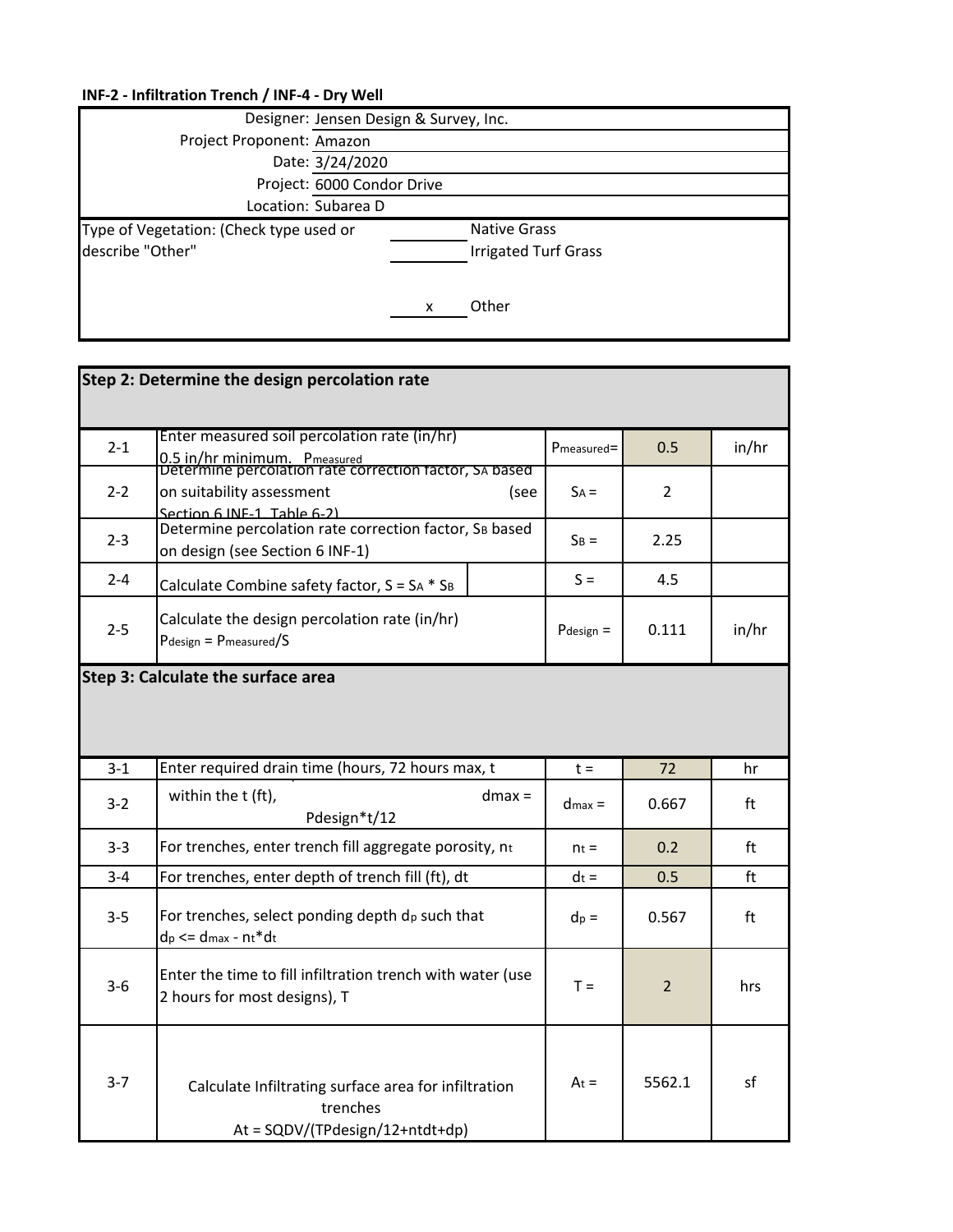| Designer: Jensen Design & Survey, Inc.  |                            |                             |  |
|-----------------------------------------|----------------------------|-----------------------------|--|
|                                         | Project Proponent: Amazon  |                             |  |
|                                         | Date: 3/24/2020            |                             |  |
|                                         | Project: 6000 Condor Drive |                             |  |
|                                         | Location: Subarea D        |                             |  |
| Type of Vegetation: (Check type used or |                            | <b>Native Grass</b>         |  |
| describe "Other"                        |                            | <b>Irrigated Turf Grass</b> |  |
|                                         |                            | Other                       |  |
|                                         |                            |                             |  |

|          | Step 1: Determine Water Quality Design Volume                                                                                                         |                  |         |    |
|----------|-------------------------------------------------------------------------------------------------------------------------------------------------------|------------------|---------|----|
| $1 - 1$  | <b>Enter Project Area</b>                                                                                                                             | Aproject=        | 2.55    | ac |
| $1 - 2$  | Enter the maximum allowable percent of the Project area<br>that may be effective impervious area (%)(refer to<br>permit), ranges from 5-30% allowable | %allowable=      | 5       | %  |
| $1 - 3$  | Determine the maximum allowable effective impervious<br>area (ac),<br>$EIA$ allowable = $(A$ project $)$ * $(\%$ allowable $)$                        | $EIAallowable =$ | 0.13    | ac |
| $1 - 4$  | Enter Project Impervious fraction, IMP                                                                                                                | $IMP =$          | 0.78    |    |
| $1 - 5$  | Determine the Project Total Impervious Area (ac)<br>$TIA = Aproject*IMP$                                                                              | $TIA =$          | 1.99    | ac |
| $1-6$    | Determine the total area from which runoff must be<br>retained (ac),<br>Aretain=TIA-EIAallowable                                                      | $Aretain =$      | 1.86    | ac |
| $1 - 7$  | Determine pervious runoff coefficient using<br>Table E-1, C <sub>p</sub>                                                                              | $C_p =$          | 0.050   |    |
| $1 - 8$  | Calculate runoff coefficient<br>$C=0.95*$ IMP + C <sub>p</sub> (1-IMP)                                                                                | $C =$            | 0.7520  |    |
| $1 - 9$  | Enter design rainfall depth of the storm (in), Pi                                                                                                     | $P_i =$          | 0.75    | in |
| $1 - 10$ | Calculate rainfall depth (ft), $P = Pi/12$                                                                                                            | $P =$            | 0.0625  | ft |
| $1 - 11$ | Calculate Water Quality Design Volume (CF)<br>$SQDV = 43560*C*P*Aretain$                                                                              | $SQDV =$         | 3811.09 | cf |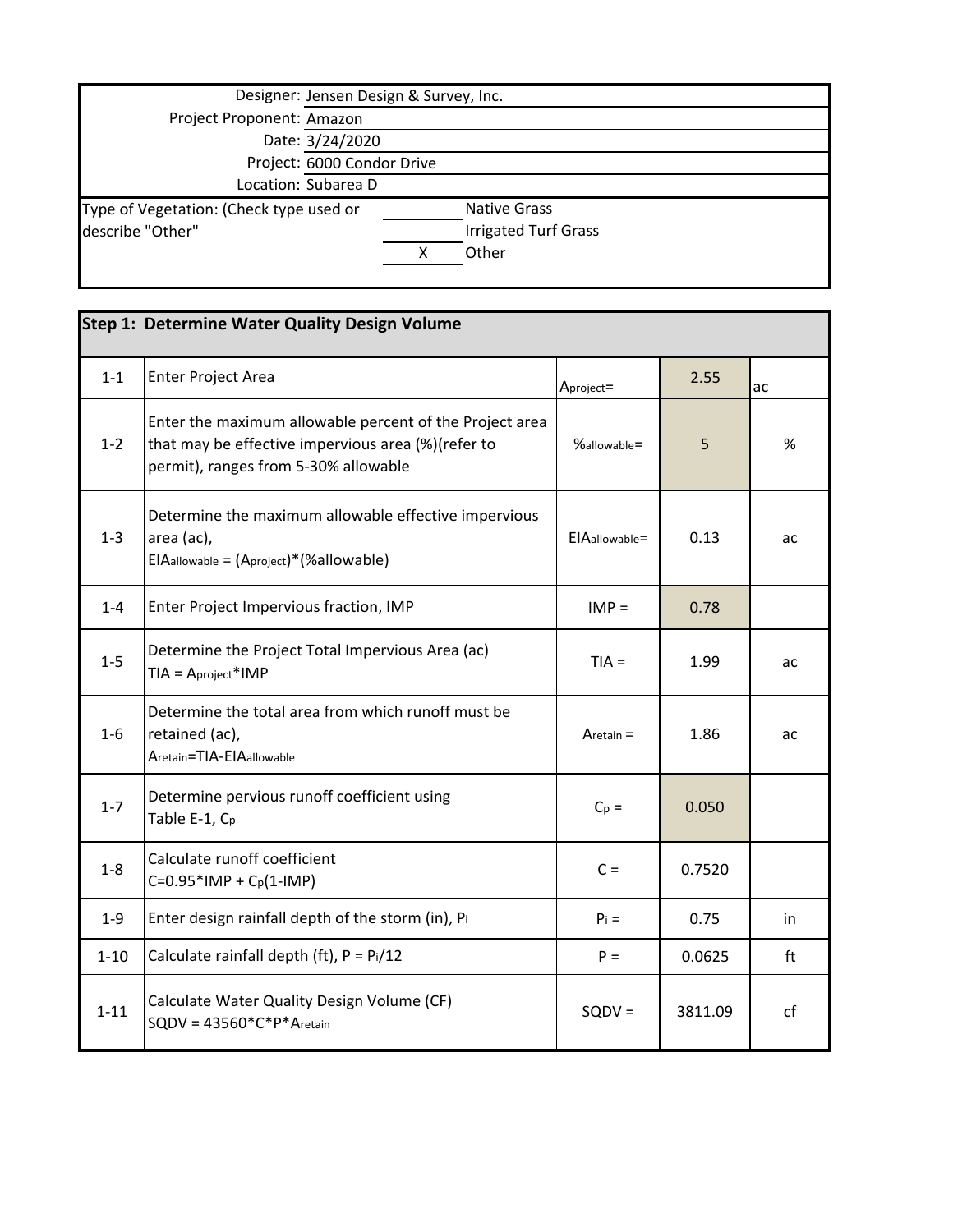Detention Volume for Attenuating Peak Runoff from Small Developed Areas

| <b>SUBAREA A</b>        |                           |                         |  |
|-------------------------|---------------------------|-------------------------|--|
|                         | <b>Pre-Development</b>    | <b>Post-Development</b> |  |
| 100-yr 1-d Rain (in)    | 6.7                       | 6.7                     |  |
| Soil Type               |                           |                         |  |
| <b>Land Use</b>         | Commercial                | Commercial              |  |
| <b>CN Exhibit 14</b>    | 86                        | 89                      |  |
| $S = 1000/CN - 10$      | 1.63                      | 1.24                    |  |
| Yield (in)              | 5.08                      | 5.42                    |  |
|                         | <b>Volume Calculation</b> |                         |  |
| Yield Difference (in)   |                           | 0.34                    |  |
|                         |                           |                         |  |
| Depression Storage (in) |                           | 0.25                    |  |
| <b>Net Yield</b>        |                           | 0.09                    |  |
| Impervious Area (ac)    |                           | 2.50                    |  |
| Vol Increase (CF)- Max  |                           |                         |  |
| Basin Size Req'd        |                           | 797.29                  |  |

| <b>SUBAREA B</b>        |                           |                  |  |
|-------------------------|---------------------------|------------------|--|
|                         | <b>Pre-Development</b>    | Post-Development |  |
| 100-yr 1-d Rain (in)    | 6.7                       | 6.7              |  |
| Soil Type               |                           | 5                |  |
| <b>Land Use</b>         | Commercial                | Commercial       |  |
| CN Exhibit 14           | 86                        | 89               |  |
| $S = 1000/CN - 10$      | 1.63                      | 1.24             |  |
| Yield (in)              | 5.08                      | 5.42             |  |
|                         | <b>Volume Calculation</b> |                  |  |
| Yield Difference (in)   |                           | 0.34             |  |
|                         |                           |                  |  |
| Depression Storage (in) |                           | 0.25             |  |
| <b>Net Yield</b>        |                           | 0.09             |  |
| Impervious Area (ac)    |                           | 5.10             |  |
| Vol Increase (CF)- Max  |                           |                  |  |
| Basin Size Req'd        |                           | 1626.48          |  |